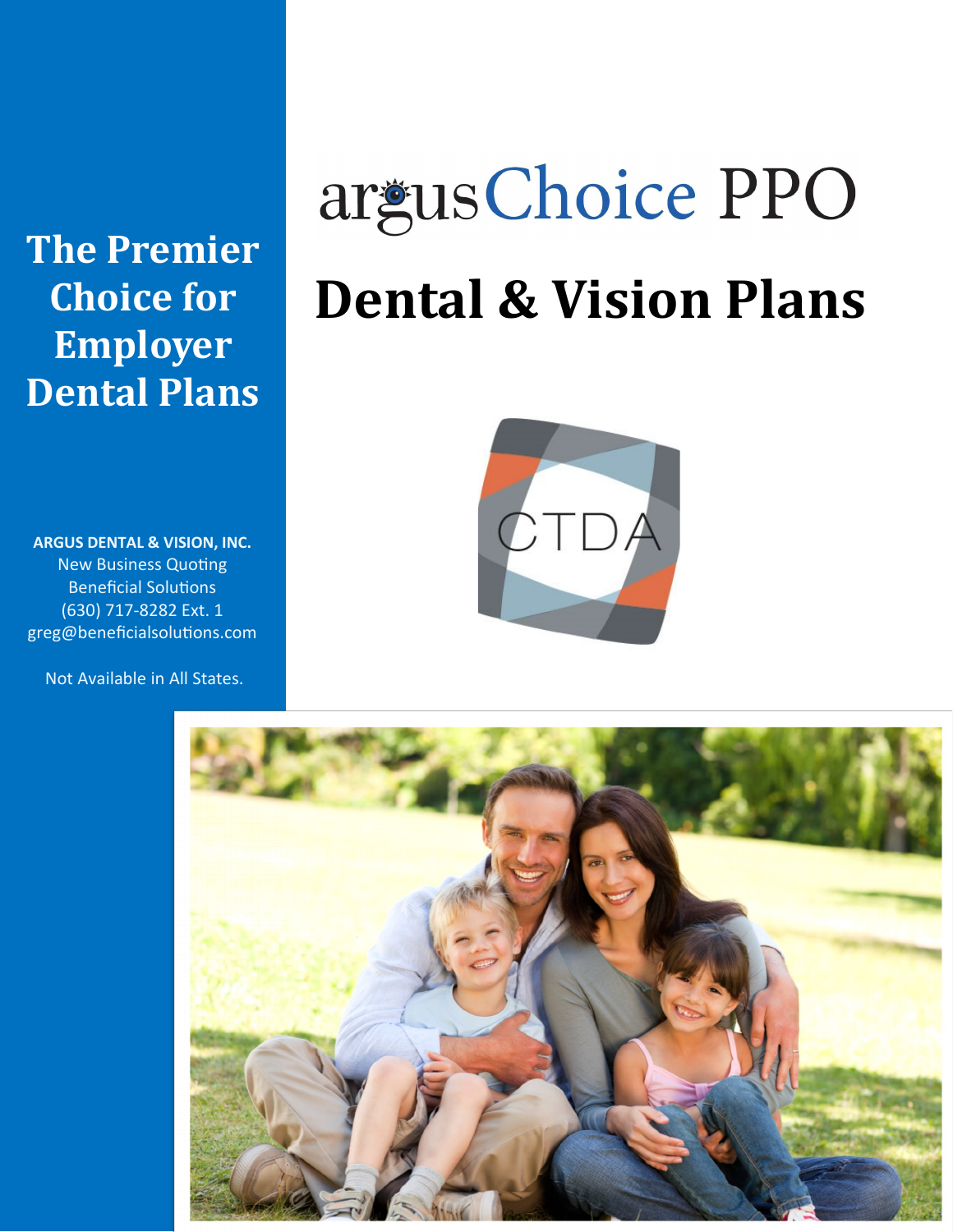# **Dental Plan**



#### **The argusChoice Network**

For in-network benefits, the **argusChoice PPO** network is comprised of dentists nationwide that participate in any one of the following networks: ArgusChoice, DenteMax and Maverest.

Out-of-network benefits may also receive applicable network discounts from providers in networks under agreement with NovaNet, a national network program.

#### **Eligibility, Participation Requirements and Takeover**

A minimum of two (2) employees must be on the dental and/or vision plan at all times. No employer contributions are required, and the employer may choose the plan(s) best suited to meet their needs.

- Groups of 2 thru 4 eligible employees must enroll 2 employees.
- Groups of 5 thru 9 eligible employees must enroll 3 employees.
- Groups of 10 thru 49 eligible employees must enroll greater of 5 or 30%.
- Coverage is available for 100% family-related groups.
- Dentists and dental related businesses are ineligible.
- Groups who currently offer group ortho will not have a waiting period; initial coverage for ortho will have a 12 month wait for ortho on all eligible dependents.

#### **Multiple Plan Offerings**

- Dual option plans are available to groups with 5 or more eligible employees.
- Triple option plans are available to groups on a group-by-group basis, and are subject to approval by Argus Dental & Vision.
- Stand alone dental and vision plans may be purchased.

### **COVERED BENEFITS**

#### **Preventive Services**

- <sup>◼</sup> **Routine Exams and Cleanings (3 per year)**
- Bitewing X-Rays (one per 12 months)
- Full Mouth X-Rays (One every 36 months)
- Sealants (For children ages 6 through 15; one tooth per 36 months)
- Fluoride Treatments (For children under age 19; one per 12 months)
- Space Maintainers

#### **Basic Services**

- Fillings (Amalgam and Composite)
- <sup>◼</sup> Emergency Palliative Care
- Simple and Surgical Extractions
- Crown, Bridge and Denture Repair

#### **Preferred Plan Only**

- Non-Surgical and Surgical **Periodontics**
- Endodontics

#### **Major Services**

- Inlays, Onlays, Bridges and Dentures, **Crowns (1 in every 5 years)**
- Oral Surgery
- Anesthesia
- <sup>◼</sup> **Implants**
- <sup>◼</sup> **No missing tooth exclusion**
- Non-Surgical and Surgical Periodontics
- Endodontics
- <sup>◼</sup> **No Waiting Periods**

#### **Orthodontia**

- Lifetime max of \$1,500
- <sup>◼</sup> Annual max of \$750
- Child ortho to age 19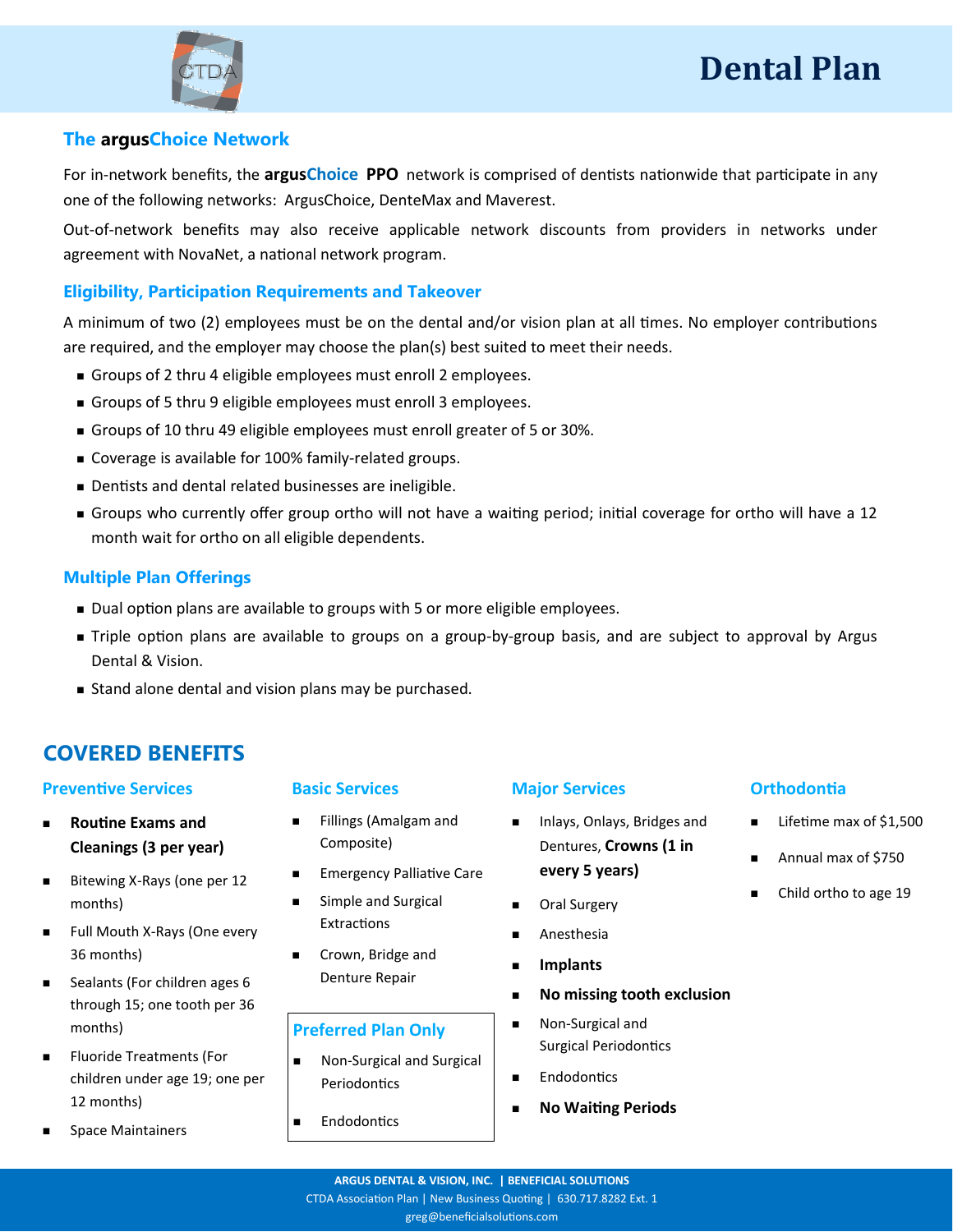

# **Dental Plan**

|                                    | 2 thru 50 Eligible Lives |                      |                          |  |
|------------------------------------|--------------------------|----------------------|--------------------------|--|
|                                    | <b>Value Plan</b>        | <b>Standard Plan</b> | <b>Preferred Plan</b>    |  |
| <b>Preventive &amp; Diagnostic</b> | 100/100                  | 100/100              | 100/100                  |  |
| <b>Basic</b>                       | 80/80                    | 90/80                | 100/80                   |  |
| Major                              | None                     | 60/50                | 50/50                    |  |
| Deductible per Year                | 50                       | 50                   | 50                       |  |
| <b>Maximum</b>                     | 1000                     | 1000                 | 1500/Ortho Lifetime 1500 |  |
| <b>Network Type of Plan</b>        | <b>PPO</b>               | <b>PPO</b>           | <b>PPO</b>               |  |

## **PLAN OPTIONS**

| <b>Value Plan</b>                               |                        |  |  |
|-------------------------------------------------|------------------------|--|--|
| (30-80% Participation)                          | <b>Monthly Premium</b> |  |  |
| <b>Employee Only</b>                            | \$18.66                |  |  |
| <b>Employee &amp; Spouse</b>                    | \$36.53                |  |  |
| <b>Employee &amp; Child(ren)</b>                | \$57.81                |  |  |
| <b>Employee &amp; Family</b>                    | \$69.73                |  |  |
| <b>Standard Plan</b><br>(30-80% Participation)  | <b>Monthly Premium</b> |  |  |
| <b>Employee Only</b>                            | \$26.59                |  |  |
| <b>Employee &amp; Spouse</b>                    | \$50.31                |  |  |
| <b>Employee &amp; Child(ren)</b>                | \$64.75                |  |  |
| <b>Employee &amp; Family</b>                    | \$98.44                |  |  |
| <b>Preferred Plan</b><br>(30-80% Participation) | <b>Monthly Premium</b> |  |  |
| <b>Employee Only</b>                            | \$26.46                |  |  |
| <b>Employee &amp; Spouse</b>                    | \$51.25                |  |  |
| <b>Employee &amp; Child(ren)</b>                | \$65.89                |  |  |
| <b>Employee &amp; Family</b>                    | \$99.45                |  |  |

## **PLAN DETAILS**

- 90th percentile UCR
- 50+ customized plan design available

#### **Orthodontia**

- 5+ enrolled employees
- Child ortho to age 19
- $\blacksquare$  Benefit 50% coinsurance with annual maximum of \$750 and lifetime maximum of \$1500

#### PPO Plan

This plan allows employees to select any dentist of their choice. When services are provided by an in-network provider, out-ofpocket costs (if any) will generally be less than if performed by an out-of-network provider. Services performed out-of-network will be paid based on the basis of Usual, Customary and Reasonable (UCR) services in the area where services are rendered.

**1st Dental & Vision Plan in the**  U.S. Accredited for Quality Care<br>
U.S. Accredited for Quality Care<br> **Strong Partnership with NGL** 

Health Plan Accredited by







**5 Star Rating in CAHPS Quality Measurements**





*All plans are underwritten by National Guardian Life Insurance Company, rated A- (excellent) by A.M. Best Company.* 

*National Guardian Life Insurance Company is not affiliated with the Guardian Life Insurance Company of America also known as The Guardian or Guardian Life.*

*\*A.M. Best.com—Ratings current as of 02/15/2018*

*Policy Form Series NDNGRP 2010 and NDNGRP 04/06*